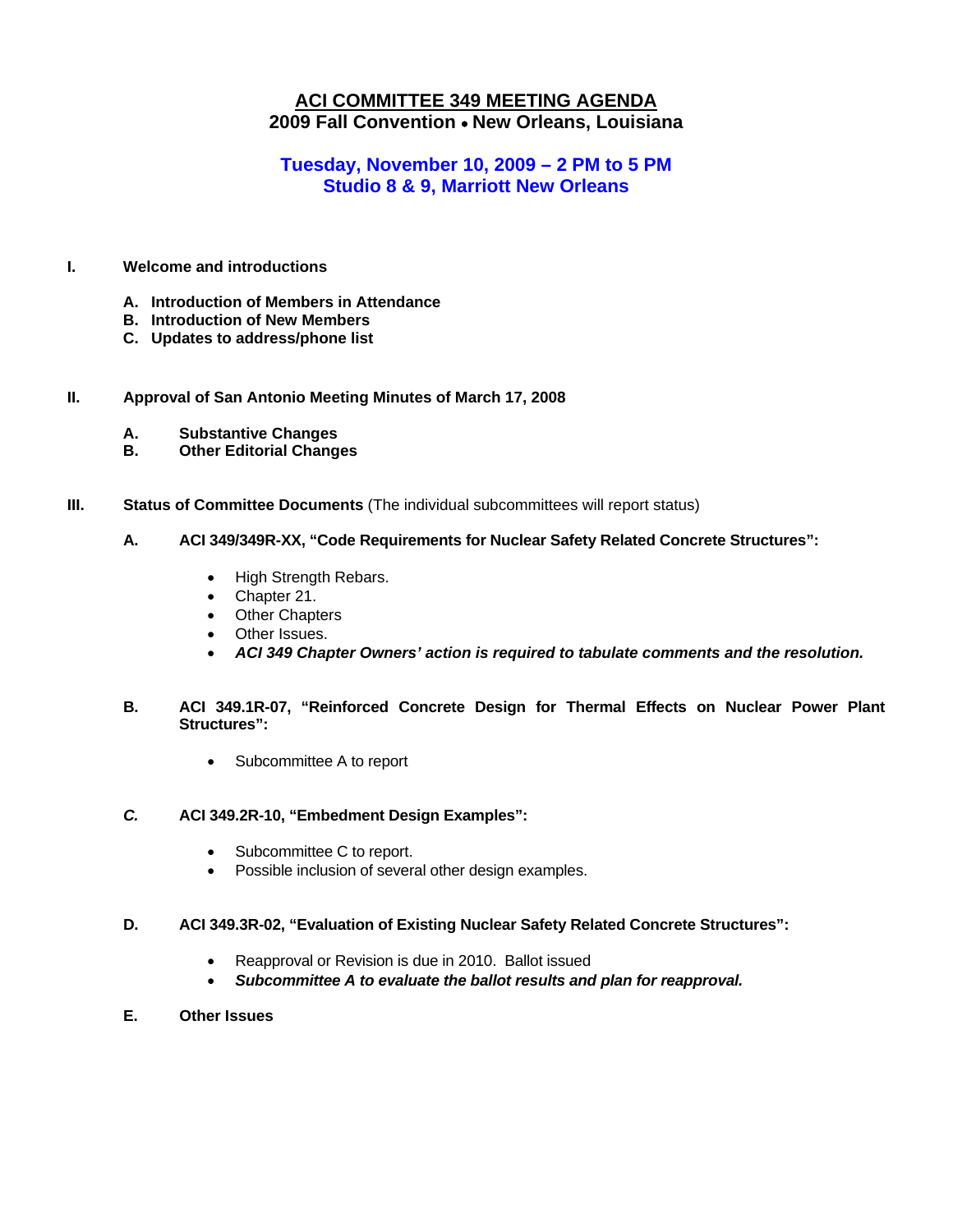### **IV. Subcommittee Reports**

- **A. Combined Subcommittees A & B** 
	- **1. Status of Resolution of Outstanding Issues**
	- **2. High Strength Reinforcement**
	- **3. Chapter 21**
	- **4. New Business**
- **B. Subcommittee C** 
	- **1. Status of Resolution of Outstanding Issues**
	- **2. New Business**
- **C. TAC Contact presentation** 
	- **1. Sustainable Design**

## **V. New Business**

- **A. Meeting Times for Chicago, IL, Convention**
- **B. Other New Business for Committee 349**

**VI. Adjournment**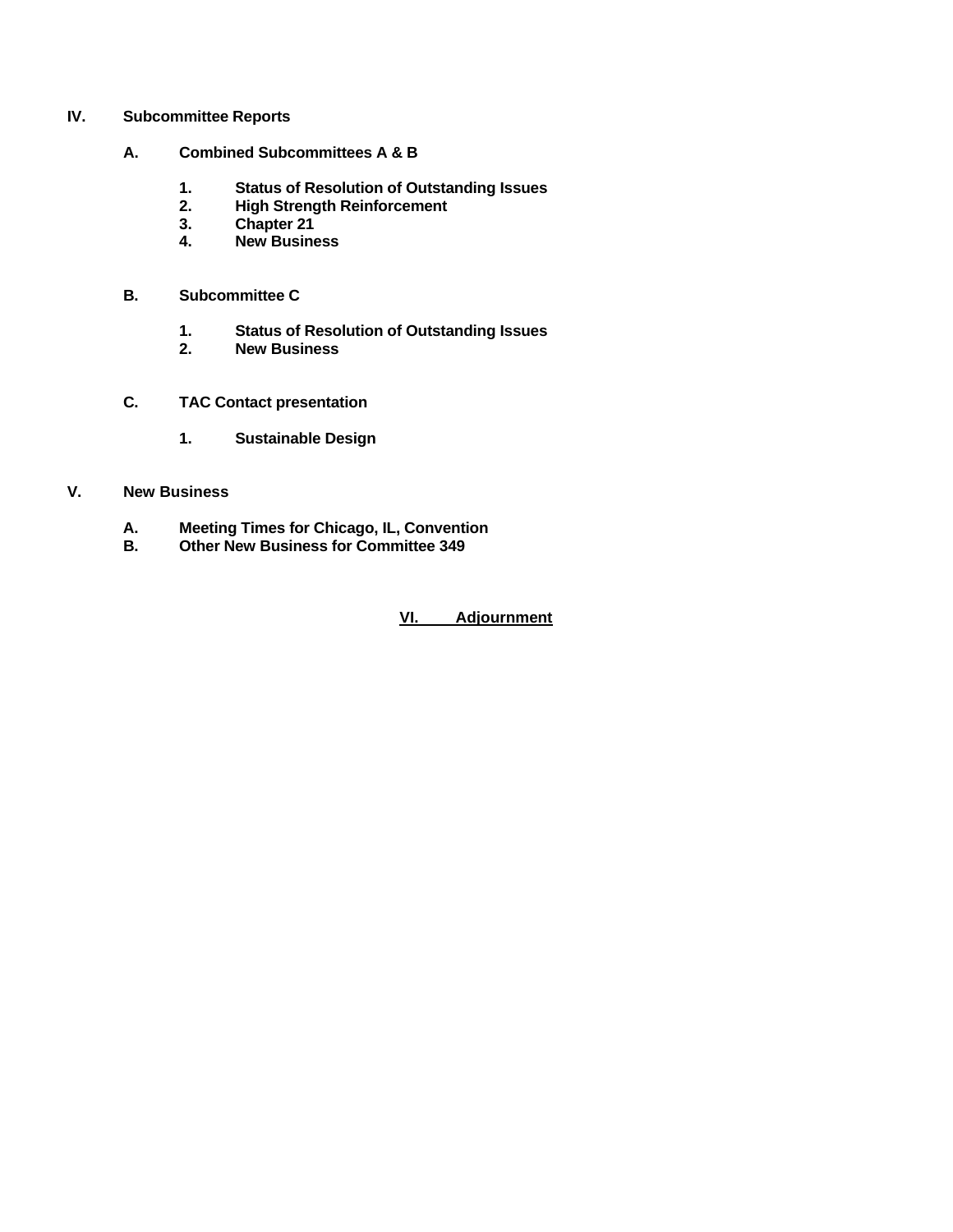|    | <b>ACI 349 Sub Committee A (Materials): Partha Ghosal &amp;</b><br><b>Sub Committee B (Design) : Adeola Adediran</b><br>2009 Fall Convention . New Orleans, Louisiana |       |
|----|-----------------------------------------------------------------------------------------------------------------------------------------------------------------------|-------|
|    | Monday, November 9, 2009 - 10:00 AM to 1:00 PM<br><b>Studio 4, Marriott New Orleans</b>                                                                               |       |
| 1. | Call to Order – Introductions of All Attendees                                                                                                                        | 10.00 |
| 2. | Approval of San Antonio, TX Meeting Minutes of March 17, 2009                                                                                                         | 10.15 |
|    | <b>Subcommittee A</b>                                                                                                                                                 |       |
| 3. | Ballot Status and Resolution - Chapter 1 Thru Chapter 6,<br><b>Chapter 20, Appendix E Discussion</b><br>$\circ$                                                       | 10:20 |
| 4. | ACI 349.3R-02 Reapproval                                                                                                                                              | 11.15 |
|    | <b>BREAK</b>                                                                                                                                                          | 11.30 |
|    | <b>Subcommittee B</b>                                                                                                                                                 |       |
| 5. | <b>Ballot Resolution and Discussion - Chapter 21</b><br><b>By Orhan Gurbuz</b>                                                                                        | 11:45 |
| 6. | <b>Adjournment of Meeting</b>                                                                                                                                         | 1:00  |
|    | Tuesday, November 10, 8.30 AM to 12.30 PM<br><b>LA GALERIE 6, Marriott New Orleans</b>                                                                                |       |
| 1. | <b>Call to Order</b>                                                                                                                                                  | 8.30  |
| 2. | <b>Continuation of Ballot Resolution for Chapter 21 (if needed)</b>                                                                                                   | 8.35  |
| 3. | Use of High Strength Reinforcement - Code Changes<br><b>By Javeed Munshi</b>                                                                                          | 9.30  |
|    | <b>BREAK</b>                                                                                                                                                          | 10.45 |
| 4. | Ballot Resolution - Chapter 7 Thru Chapter 19, Appendix A, C, F                                                                                                       | 11.00 |

| 5. | <b>New Business</b>           | 12.15 |
|----|-------------------------------|-------|
| 6. | <b>Adjournment of Meeting</b> | 12.30 |